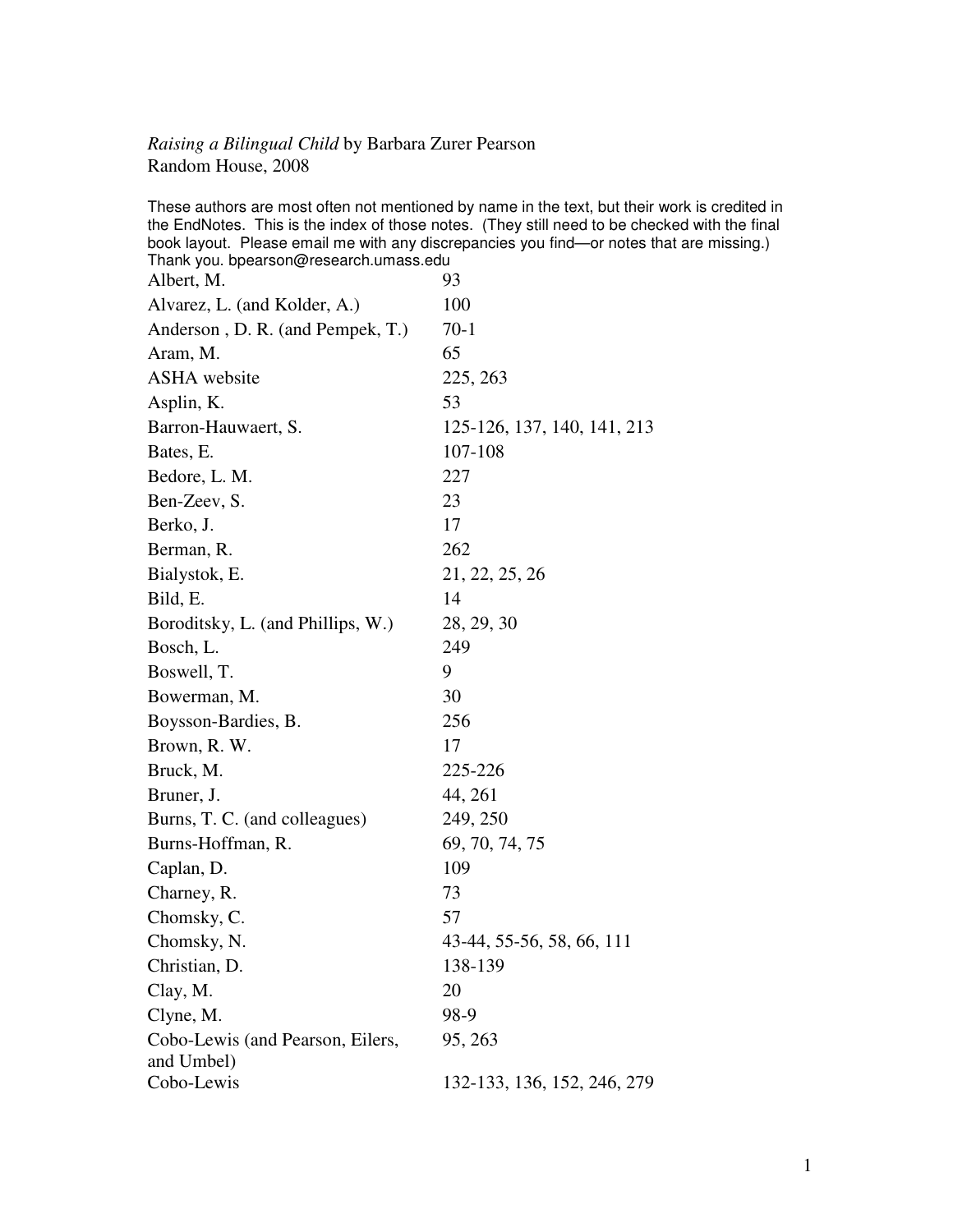| Cole, M. (with others)                       | 65                                                                       |
|----------------------------------------------|--------------------------------------------------------------------------|
| Collier, V.                                  | 116, 270                                                                 |
| Collins, M. (and Parish, J.)                 | $71-2$                                                                   |
| Crago, M.                                    | 98, 100-101, 150-151, 22, 224, 225, 226 227,<br>237, 247, 277-278        |
| Crawford, J.                                 | 4                                                                        |
| Crystal, D.                                  | 4, 35, 37, 79, 112, 135,                                                 |
| Cummins, J.                                  | 18, 64, 116, 270                                                         |
| Curtiss, S.                                  | 107                                                                      |
| D'Andrea, D.                                 | 129, 271-273                                                             |
| De Courtivron, I.                            | 11, 143, 293, 294                                                        |
| De Houwer, A.                                | 123, 125-126, 128,                                                       |
| Deuchar, M                                   | 125, 138, 147                                                            |
| Dorfman, A.                                  | 8, 293                                                                   |
| Doyle, A. (with Champagne and<br>Segalowitz) | 246-247                                                                  |
| Eilers, R. (with Oller and Cobo-<br>Lewis)   | 136, 152                                                                 |
| Eilers, R. (with Pearson and Cobo-<br>Lewis) | 132-133                                                                  |
| Eilers, R. E.                                | 22-23, 95, 111, 265-267                                                  |
| Eliot, L.                                    | 45, 62, 91-93, 94, 102, 103, 104                                         |
| Ellis, N.                                    | 114                                                                      |
| Eubank, L.                                   | 85                                                                       |
| Feldman, C.                                  | 18                                                                       |
| Fennell, C.                                  | 250-251                                                                  |
| Fenson, L. (and colleagues)                  | 63, 245-246, 254                                                         |
| Fishman, J.                                  | 33, 179, 212                                                             |
| Fradd, S.                                    | 9                                                                        |
| Francis, W. S.                               | 15                                                                       |
| Frye, D.                                     | $24 - 5$                                                                 |
| Gardner, H. with others                      | 64                                                                       |
| Gardner, R.C.                                | 8                                                                        |
| Gathercole, V.C.                             | 12-13, 67, 115, 134-135, 227, 281-282                                    |
| Gathercole, V. C. (with Thomas, E.<br>M.)    | 282                                                                      |
| Gelman, S. (and Taylor, M.)                  | $51-2$                                                                   |
| Genesee, F.                                  | 98, 100-101, 150-151, 222, 224, 225, 226,<br>227, 237, 247, 270, 277-278 |
| Ginott, Hiam                                 | 73                                                                       |
| Gleitman, H.                                 | 50, 52-53                                                                |
| Gleitman, L. R.                              | 50, 52-53                                                                |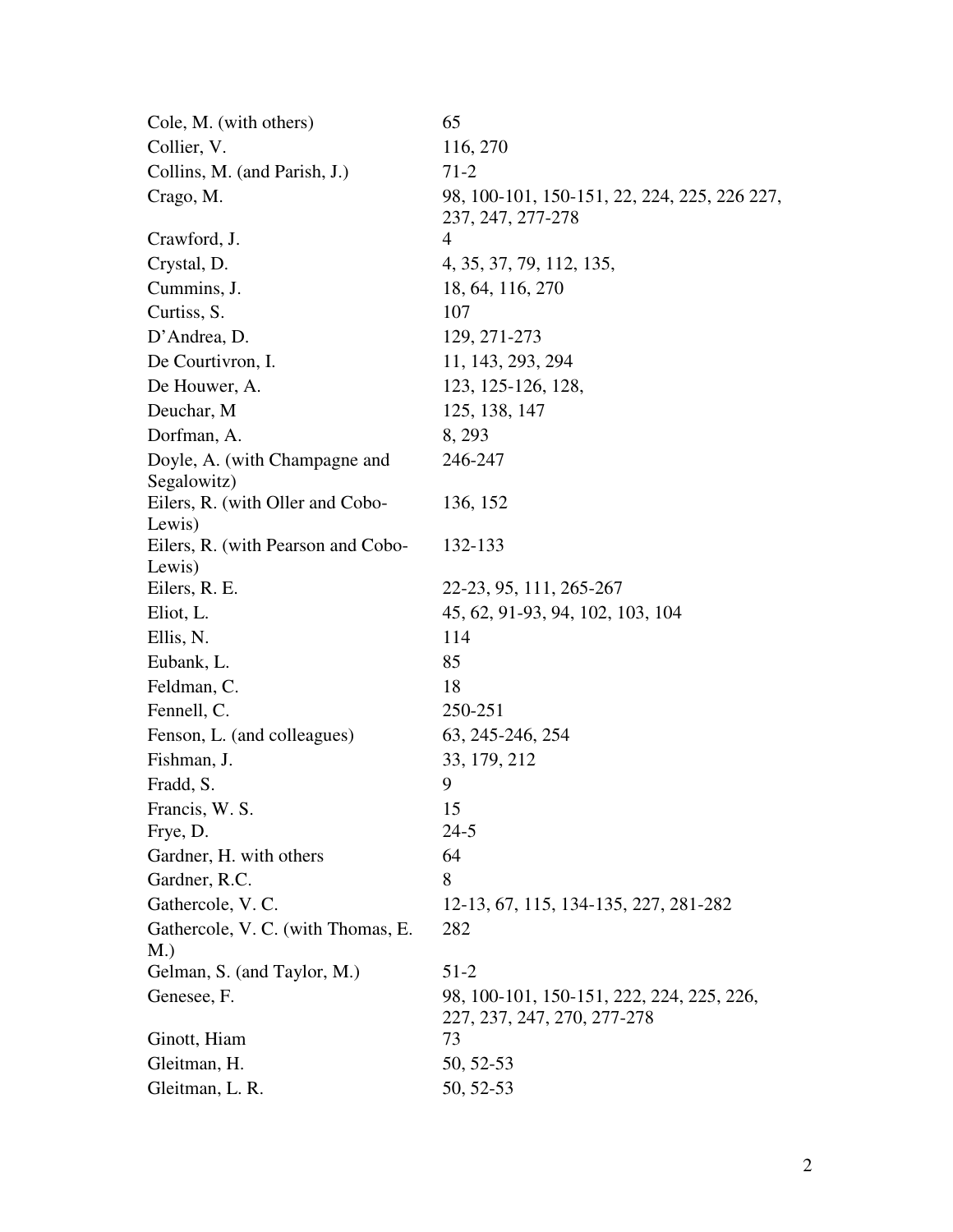| Glockler, M. (with Goebel, W.)     | 289                |
|------------------------------------|--------------------|
| Goldstein, B. A.                   | 227                |
| Golinkoff, R.                      | 51                 |
| Gopnik, A., Meltzoff, A. and Kuhl, | 43, 102-103        |
| Ρ.                                 |                    |
| Gordon, R.                         | 4, 136             |
| Gordon, T.                         | 150                |
| Gould, S. J.                       | 108-109            |
| Grammont, M.                       | 138                |
| Grigorenko, E.                     | $64-5$             |
| Grosjean                           | 27                 |
| Grosjean, F.                       | 93, 97, 140, 223   |
| Gupta                              | 4, 97, 139         |
| Gutierrez-Clellen, V.              | 227                |
| Hakuta, K                          | 129, 271-273, 274  |
| Hancin-Bhatt, B.                   | 131                |
| Harrison, David K.                 | 37                 |
| Hart B. (with Risley, T.)          | 68-69, 70, 72, 111 |
| Haugen, E.                         | 291                |
| Hernandez, A.                      | 107-108            |
| Hickmann, M.                       | 59                 |
| Hirsh-Pasek, K.                    | 51                 |
| Hoefnagel-Hohle, M.                | 101-102            |
| Hoff, E.                           | 67                 |
| Hoffman, E.                        | 35, 294            |
| Howard, E.                         | 138-139            |
| Hyltemstam, K. (and Abrahamsson,   | 87                 |
| H.)                                |                    |
| Hymes, D.                          | 60                 |
| Iglesias, A.                       | 227                |
| Jamshidiha, H. (with Marefat, H.)  | 108                |
| Jusczyk, P.                        | 49                 |
| Karmiloff, K.                      | 93-94, 248         |
| Karmiloff-Smith, A.                | 93-94, 248         |
| Kaye, K.                           | 73                 |
| Kessler, C.                        | 23                 |
| Kim, K. H. (and colleagues)        | 94                 |
| Kohnert, K.                        | 107-108            |
| Koons, D.                          | $35-6$             |
| Kucera, H.                         | 100-101            |
| Kuhl, P.                           | 43, 102-103        |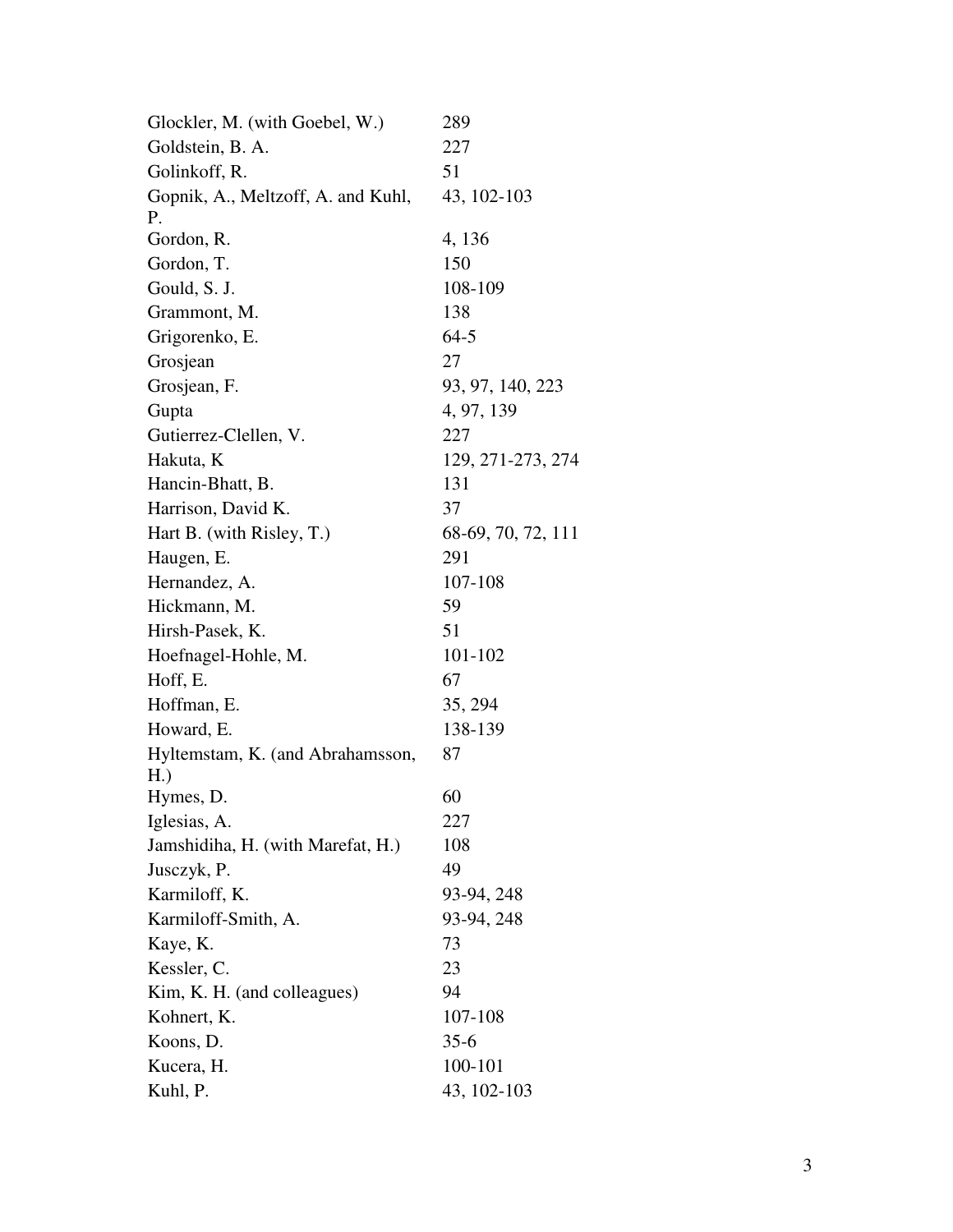| Kulik, D.                             | 124                            |
|---------------------------------------|--------------------------------|
| Lambert, W. E.                        | 8, 23, 134, 269, 276           |
| Lanza, E.                             | 149-150                        |
| Leonard, L.                           | 224                            |
| Leopold, W.                           | 96, 125                        |
| Linguistlist                          | 292                            |
| Lorenz, K. Z.                         | 106                            |
| Lucy, J. A., Lucy, J. A. (and         | $30 - 31$                      |
| Gaskins, S.)                          |                                |
| Marcus, G. (and others)               | 58                             |
| Marian, V.                            | 17                             |
| Marler, P. A.                         | 106                            |
| Mayberry, R.                          | 107                            |
| McGregor, K.                          | 17                             |
| McNamara, J. (with Katz, N. and       | 51-52                          |
| Baker, E.)                            |                                |
| McVie, K.                             | 249                            |
| Meisel, J.                            | 247                            |
| Meltzoff, A.                          | 43, 102-103                    |
| Merrill, J                            | 5, 153-154, 198-199            |
| Mervis, C.                            | 51                             |
| Moon, C. (and colleagues)             | 248                            |
| Muhammed, J.                          | 147                            |
| Nagy, W.                              | 131                            |
| Naigles, L. (and Mayeux, L.)          | 71                             |
| Naigles, L. (and Terrazas, P.)        | 28-9                           |
| Nairn, A. (and colleagues)            | 274-275                        |
| Navarro, A. M                         | 253-254                        |
| Navarro, A. M. (with Pearson,         | 252-253, 254                   |
| Cobo-Lewis, and Oller)                |                                |
| Nazzi, T. (and colleagues)            | 248                            |
| Nelson, K.                            | 51                             |
| Newport, E.                           | 50, 104-105                    |
| Ni Dhomhnaill, N.                     | 11, 293                        |
| Niels, J.                             | 65                             |
| Obler, L K.                           | 93                             |
| Oller, D. K.                          | 95, 111, 130, 245-246, 265-267 |
| Oller, D. K. (and Eilers, R.)         | 22-23                          |
| Oller, D. K. (and Eilers, Urbano, and | 246                            |
| Cobo-Lewis)                           |                                |
| Oller, D. K. (with Eilers, Neal, and  | 246                            |
| Cobo-Lewis)                           |                                |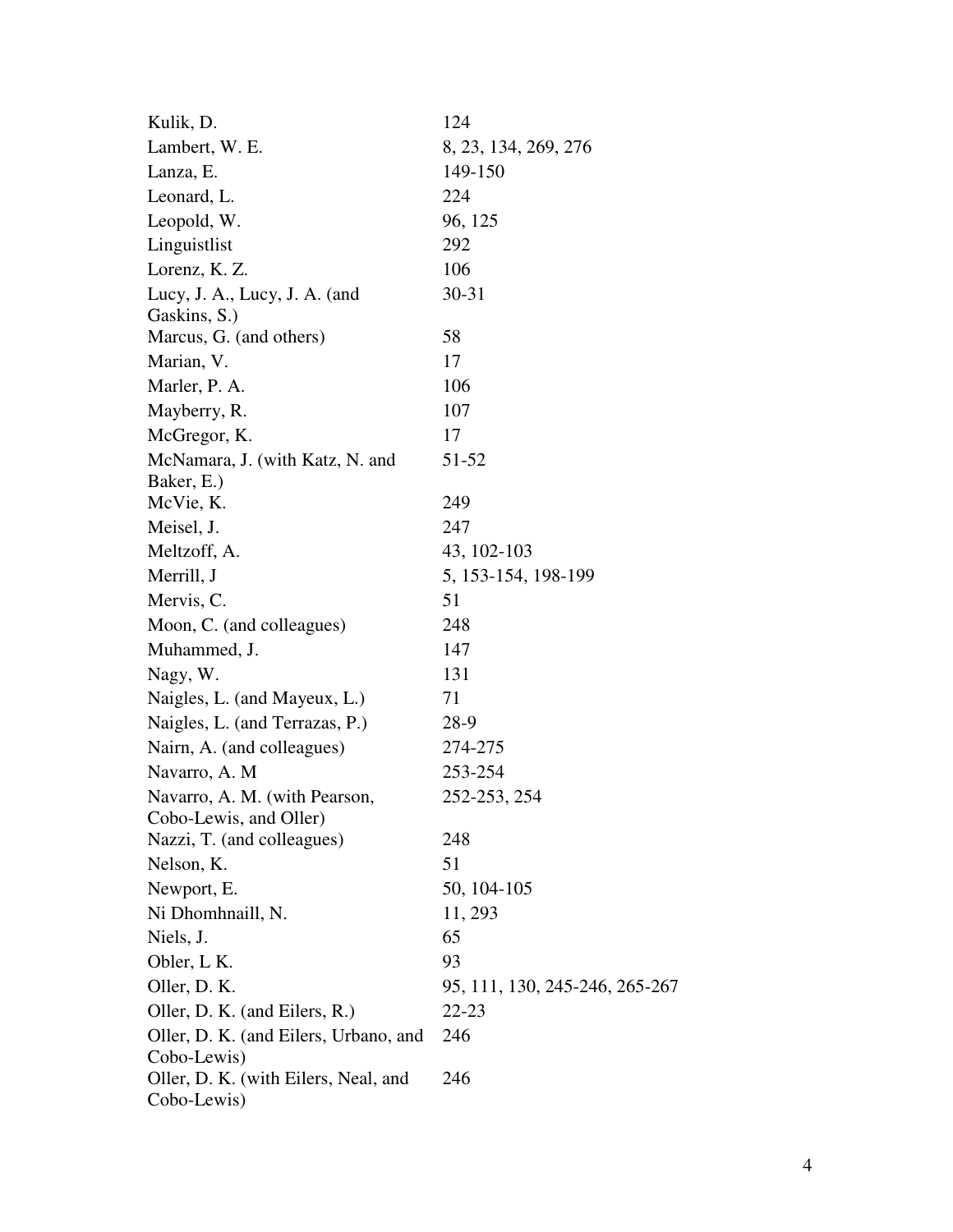| Oller, D. K. (with Pearson and      | 279                                                                 |
|-------------------------------------|---------------------------------------------------------------------|
| Cobo-Lewis)                         |                                                                     |
| Paradis, J.                         | 98, 100-101, 150-151, 222, 224, 225, 226,<br>227, 237, 247, 277-278 |
| Pavlenko, A.                        | 290                                                                 |
| Peal, E.                            | 276                                                                 |
| Pearson, B. Z.                      | 95, 135, 227, 256-260, 262, 265-267, 276-279                        |
| Pearson, B. Z. (Fernandez, Lewedag, | 116 126, 128, 140, 185-186                                          |
| $&$ Oller)                          |                                                                     |
| Pearson, B. Z. (with McGee)         | 152                                                                 |
| Pearson, B. Z. with Fernandez, S.   | 255-256                                                             |
| Pellegrino, F. (and others)         | 292                                                                 |
| Pena, E. D.                         | 227                                                                 |
| Pepperberg, I.                      | 56                                                                  |
| Petitto, L (and colleagues)         | 94, 246-247                                                         |
| Piaget, J.                          | 18                                                                  |
| Pierce, C. S.                       | 18                                                                  |
| Pinker, S.                          | 48, 54, 71, 109, 113                                                |
| Pollan, M.                          | 35                                                                  |
| Poplack, S.                         | 98                                                                  |
| Pullum, G.                          | 35                                                                  |
| Quay, S.                            | 125                                                                 |
| Quinn, M E.                         | 23                                                                  |
| Ramirez-Esparza, N. (and others)    | 292                                                                 |
| Rapus, T.                           | $24 - 5$                                                            |
| Rice, M.                            | 226                                                                 |
| Rodriguez, R                        | 12                                                                  |
| Rymer, R.                           | 106-107                                                             |
| Saffran, J. R.                      | 48                                                                  |
| Saunders, G.                        | 7, 133-134, 142, 147, 178-180                                       |
| Schnitzer, M (& E. Krasinski)       | 125                                                                 |
| Searchinger, G.                     | 43                                                                  |
| Sebastian-Galles, N.                | 249                                                                 |
| Semendeferi, K. (and others)        | 108                                                                 |
| Shaw, G. B.                         | 36                                                                  |
| Shen, M.                            | 18                                                                  |
| Sheng, L.                           | 17                                                                  |
| Simon, J.R. et al.                  | 25                                                                  |
| Singleton, J.                       | 104-105                                                             |
| Skinner, B. F.                      | 65                                                                  |
| Slobin, D.                          | 84, 262                                                             |
|                                     |                                                                     |